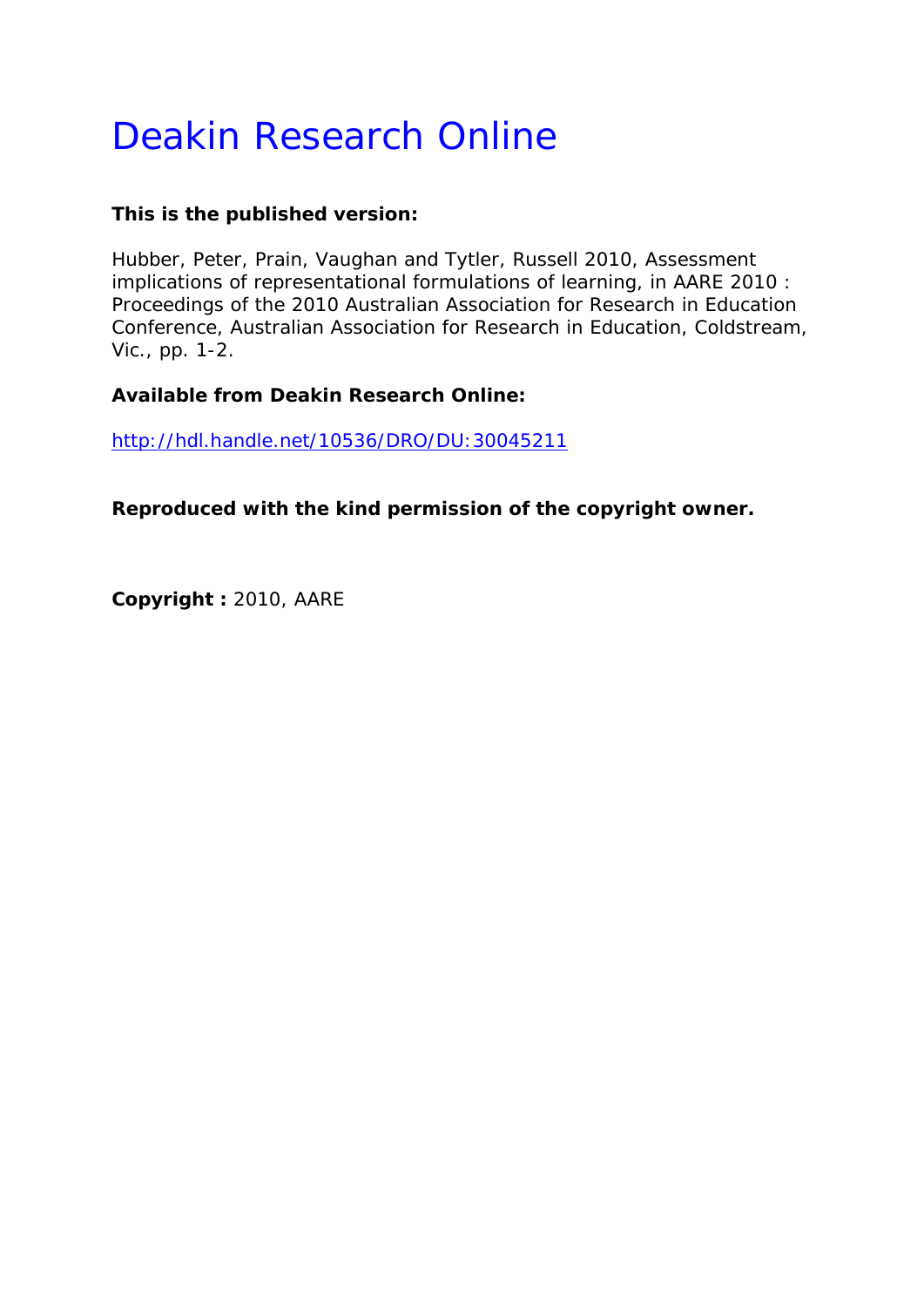#### **Assessment Implications of Representational Formulations of Learning**

*Paper presented at the conference of Australian Association for Research in Education (AARE),* Melbourne, November, 2010

> Peter Hubber, Deakin University Vaughan Prain, La Trobe University Russell Tytler, Deakin University

Recent work in cognitive science emphasise the role of language, and the importance of personal and contextual aspects of understanding science (Gee, 2004; Klein, 2006). These new perspectives put a very strong emphasis on the role of representation in learning, implying the need for learners to use their own representational, cultural and cognitive resources to engage with the subject-specific representational practices of science. The systematic integration of representational negotiation of ideas with induction into the practices of science discourse can provide a powerful practical support for enhancing student conceptual growth. Students need to learn how to interpret and construct texts that represent science activities, reasoning processes, concepts, findings, and knowledge claims. These particular literacies of science are discursive tools, or building blocks for thinking and working scientifically, as well as the necessary components for representing scientific understandings. Tytler et al (2009) argue that scientific ideas cannot be separated from their representation, and the learning process entails harnessing students' representational resources to develop scientific ways to think about (ie represent) phenomena.

Developing understanding of science topics involves learning to represent, refine, and re-represent ideas in different modes as part of learning science literacy, rather than viewing learning as a purely cognitive process of shedding naïve conceptions in favour of scientific ones. Further to this, we argue that this representational focus has the capacity not only to productively re-interpret the student conceptions research, but can also re-configure approaches to inquiry and to reasoning in science to support conceptual learning. A representational focus based on students' active generation and evaluation of representations places reasoning and scientific literacy at the centre of the learning agenda (see also Cox, 1999; Ford & Forman, 2006; and Greeno & Hall, 1997). Formative assessment also falls naturally out of this focus (Black & Wiliam, 1998; Black, 2008).

A representational perspective challenges orthodox models of formative assessment, and implies the need for a more complex and nuanced version. Understanding and practising science involves the capacity to generate and coordinate representations which implies that representational generation and negotiation becomes the focus of teaching and learning. This focus implies significant challenges for the way assessment is framed.

The paper will draw on assessment issues generated from an ARC project focusing on representation and learning, from upper primary and lower secondary classrooms. Four middle years teachers undertook a representationally focused approach to the teaching of six units of work; two upper primary classes were taught topics on animals, energy and water whilst two lower secondary classes were taught topics on forces, astronomy and ideas about matter. Data collection included video sequences of classroom practice and student responses for most lessons that were taught, student